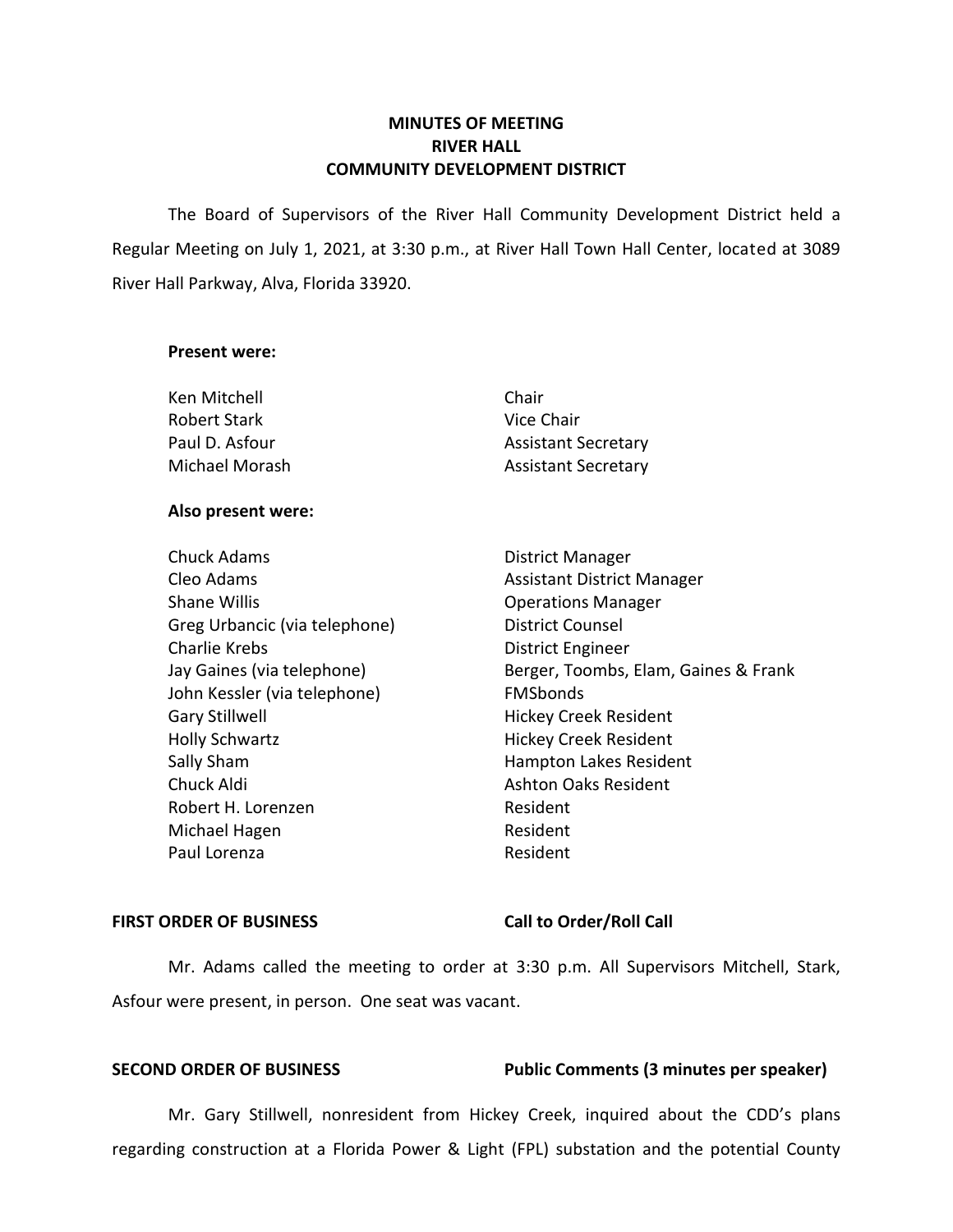road construction in the District's rights-of-way (ROW). A Board Member stated that there is a statement in the original agreement about zoning regulations blocking road construction; the road is used to access the FPL property and the River Hall (RH) community is not connected to it. Discussion ensued regarding Hickey Creek Road, the Association, the County, the viewers road easement, FPL and Hickey Creek Partners. Mr. Stillwell asked if there were any updates on the ROW bridge or Texas Crossing. Mr. Krebs stated nothing further could be done on the project, per Mr. Robinson, of the South Florida Water Management District (SFWMD).

Hickey Creek resident Holly Schwartz stated she appreciated the discussion regarding the roads, as she felt that the last meeting minutes were slightly confusing; she read the following statement in the record:

 "Mr. Krebs defined the viewer's road that will be open to the community, as a County-granted ROW road, used for residential traffic and open to the public."

Mr. Krebs stated that the road is a public ROW; there is no access for RH but the community adjacent to and outside of RH have access to that, as does anybody in the County. Ms. Schwartz thanked Mr. Krebs for the clarification and for helping dissuade ATV riders from riding in the southwest corner of RH; the situation had improved but, now that school is out, it was getting bad again. Discussion ensued regarding the ROW, a chain across the access road and construction area to deter trespassers, FPL and increased traffic.

Mr. Mitchell asked if it would be appropriate to ask a representative from the Lee County Sheriff's Department to attend the next meeting. Mr. Adams would invite the Lieutenant from the local substation to the next meeting.

 **THIRD ORDER OF BUSINESS Consider Appointment of Qualified Elector to Fill Unexpired Term of Seat** *4 (Term Expires November 2022)* 

- **A. Daniel J. Block**
- **B. Michael Hagen**
- **C. Robert H. Lorenzen**
- **D. Joseph T. Lundquist**
- **E. Haylee Loryn Malagon**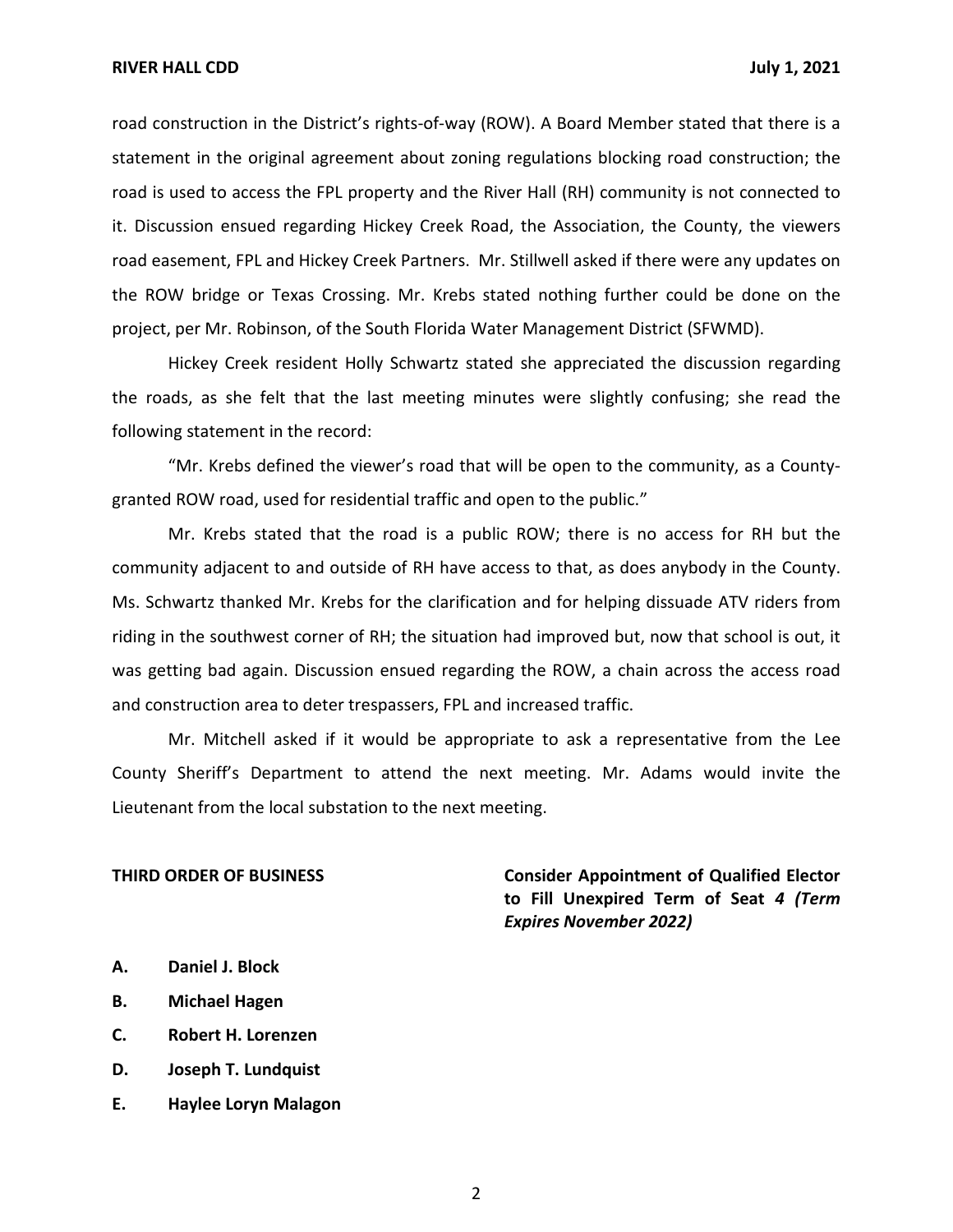Asked if the Board could use silent ballots to vote for Mr. Metcalfe's replacement, Mr. Urbancic stated, since the Sunshine Law and Public Record laws apply, the vote would be made public one way or the other.

Mr. Morash stated that he was pleased with the number of responses and noted that all were quality candidates.

Mr. Adams confirmed that the candidate receiving the highest number of votes would be appointed to the vacant seat. The following votes were cast:

Mr. Morash voted for Mr. Michael Hagen.

Mr. Mitchell voted for Mr. Michael Hagen.

Mr. Stark voted for Mr. Robert H. Lorenzen.

Mr. Asfour voted for Mr. Joseph T. Lundquist

Mr. Adams stated, having received the most votes, Mr. Hagen was appointed to Seat 4.

# **FOURTH ORDER OF BUSINESS** Administration of Oath of Office to Newly  **Appointed Supervisor** *(the following will be provided in a separate package)*

Mr. Adams, a Notary of the State of Florida and duly authorized, administered the Oath of Office to Mr. Hagen. He provided and briefly explained the following items:

 **A. Guide to Sunshine Amendment and Code of Ethics for Public Officers and Employees** 

- **B. Membership, Obligations and Responsibilities**
- **C. Financial Disclosure Forms** 
	- **I. Form 1: Statement of Financial Interests**
	- **II. Form 1X: Amendment to Form 1, Statement of Financial Interests**
	- **III. Form 1F: Final Statement of Financial Interests**

### **D. Form 8B – Memorandum of Voting Conflict**

Asked if he would accept compensation for serving on the Board, Mr. Hagen replied affirmatively. Mr. Urbancic urged Mr. Hagen to contact him with any questions or concerns.

**FIFTH ORDER OF BUSINESS Consideration of Resolution 2021-04, Designating a Chair, a Vice Chair, a Secretary, Assistant Secretaries, a Treasurer and an Assistant Treasurer of the**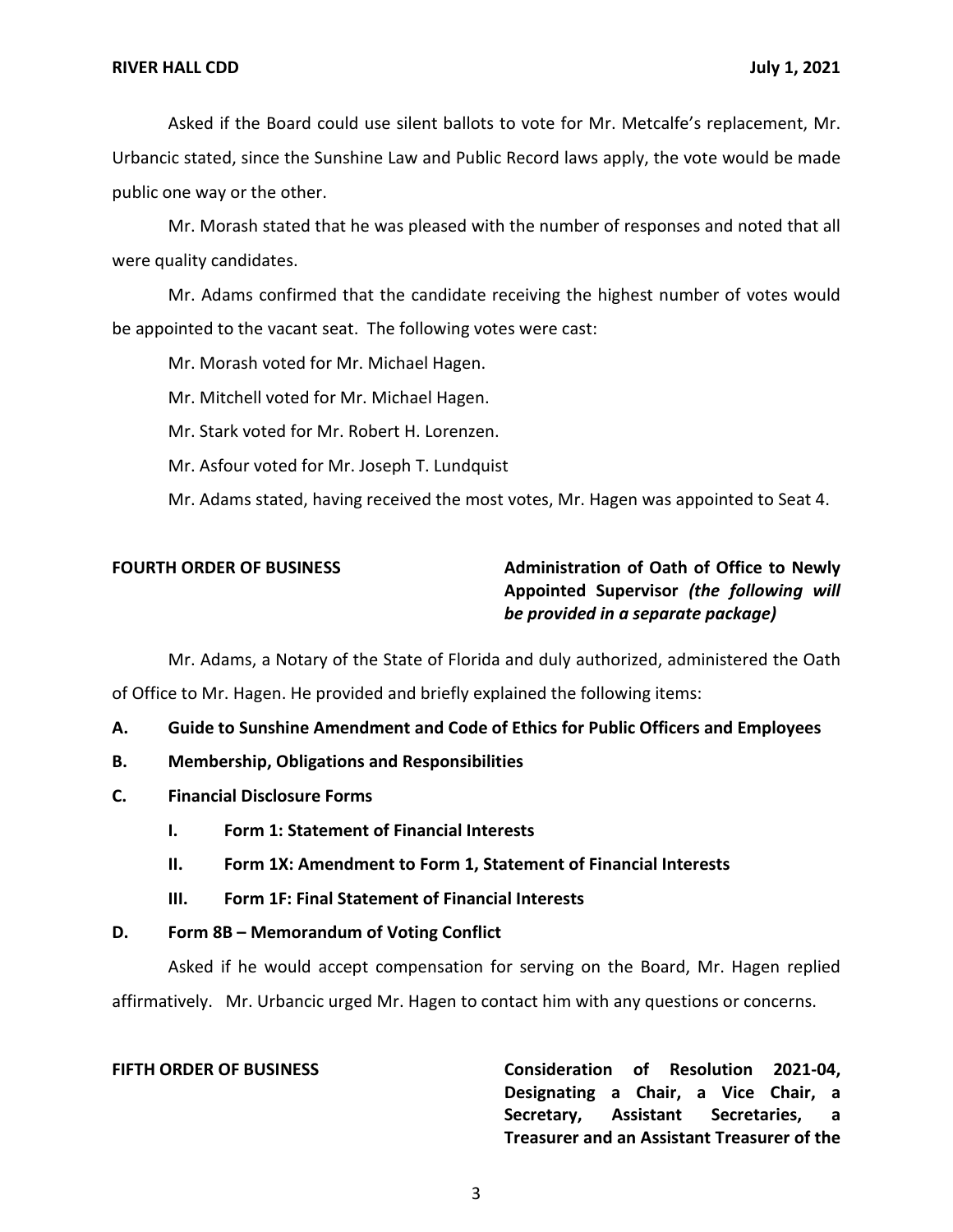# **River Hall Community Development District, and Providing for an Effective Date**

 Mr. Adams presented Resolution 2021-04. Mr. Mitchell nominated the following slate of officers:

| Kenneth Mitchell | Chair                      |
|------------------|----------------------------|
| Robert Stark     | Vice Chair                 |
| Chuck Adams      | Secretary                  |
| Michael Morash   | <b>Assistant Secretary</b> |
| Paul Asfour      | <b>Assistant Secretary</b> |
| Michael Hagen    | <b>Assistant Secretary</b> |
| Craig Wrathell   | <b>Assistant Secretary</b> |
| Craig Wrathell   | Treasurer                  |
| Jeff Pinder      | <b>Assistant Treasurer</b> |

No other nominations were made.

 **On MOTION by Mr. Morash and seconded by Mr. Stark, with all in favor, Resolution 2021-04, Designating a Chair, a Vice Chair, a Secretary, Assistant Secretaries, a Treasurer and an Assistant Treasurer of the River Hall Community Development District, as nominated, and Providing for an Effective Date, was adopted.** 

# **SIXTH ORDER OF BUSINESS Presentation by FMSbonds – Proposed Refinancing of Series 2011 Bonds**

Mr. Kessler gave an overview of the FMSbonds Proposed Refinancing of Series 2011 Bonds document and discussed the pertinent information on each page.

In response to Mr. Asfour's questions, Mr. Kessler stated there were no negative consequences to the District or its residents by refinancing the bonds. As to whether the bonds for each individual homeowner would be paid off sooner, due to decreasing interest rates, he stated that it would be best to lower the assessments and keep the maturity the same. Discussion ensued regarding the A-2 Bonds, interest rates, Savings Summary charts, reserve funds, debt service and the refinancing process.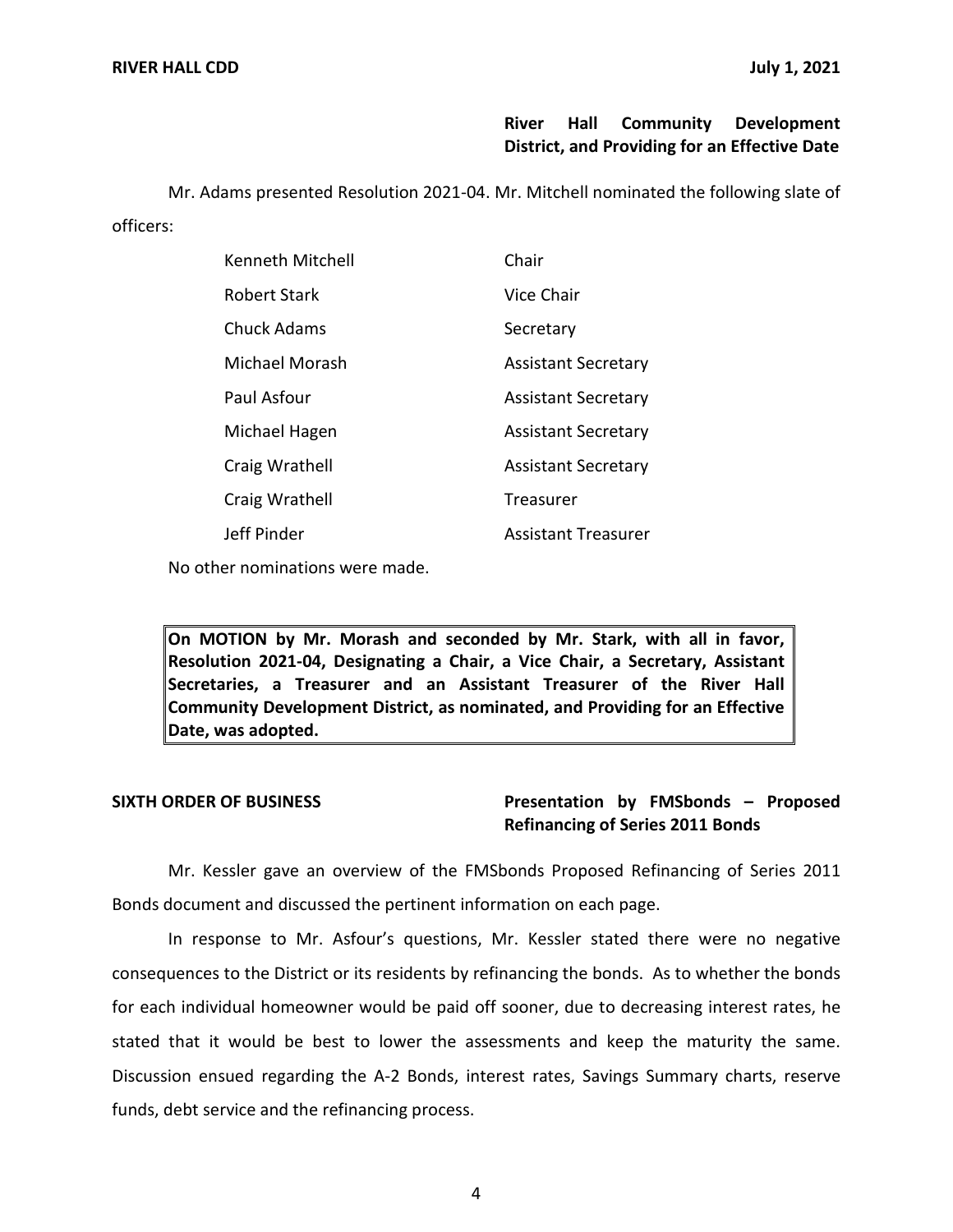**On MOTION by Mr. Stark and seconded by Mr. Morash, with all in favor, the Proposed Refinancing of Series 2011 Bonds, dated July 1, 2021, was approved.** 

Mr. Adams asked for authorization to commence the process as quickly as possible.

 **On MOTION by Mr. Stark and seconded by Mr. Morash, with all in favor, authorizing District Staff to proceed with the refinancing process, scheduling the bond closing prior to or on the Budget Public Hearing date and changing the Public Hearing date from August 5, 2021 to September 2, 2021, was approved.** 

Mr. Adams would coordinate with Mr. Kessler to plan the bond refinancing schedule.

**SEVENTH ORDER OF BUSINESS Presentation of Annual Financial Report for the Fiscal Year Ended September 30, 2020, Prepared By Berger, Toombs, Elam, Gaines & Frank** 

 30, 2020 and noted the pertinent information found on each page. There were no findings, recommendations, deficiencies on internal control or instances of noncompliance; it was a Mr. Gaines presented the Annual Financial Report for the Fiscal Year Ended September clean audit.

Mr. Morash referred to Page 5 and asked what was conveyed that resulted in the decrease in capital assets. Mr. Adams stated it was the water sewer lines in Hampton Lakes).

**EIGHTH ORDER OF BUSINESS Consideration of Resolution 2021-07, Hereby Accepting the Annual Financial Report for the Fiscal Year Ended September 30, 2020** 

Mr. Mitchell presented Resolution 2021-07.

 **On MOTION by Mr. Asfour and seconded by Mr. Stark, with all in favor, Resolution 2021-07, Hereby Accepting the Annual Financial Report for the Fiscal Year Ended September 30, 2020, was adopted.**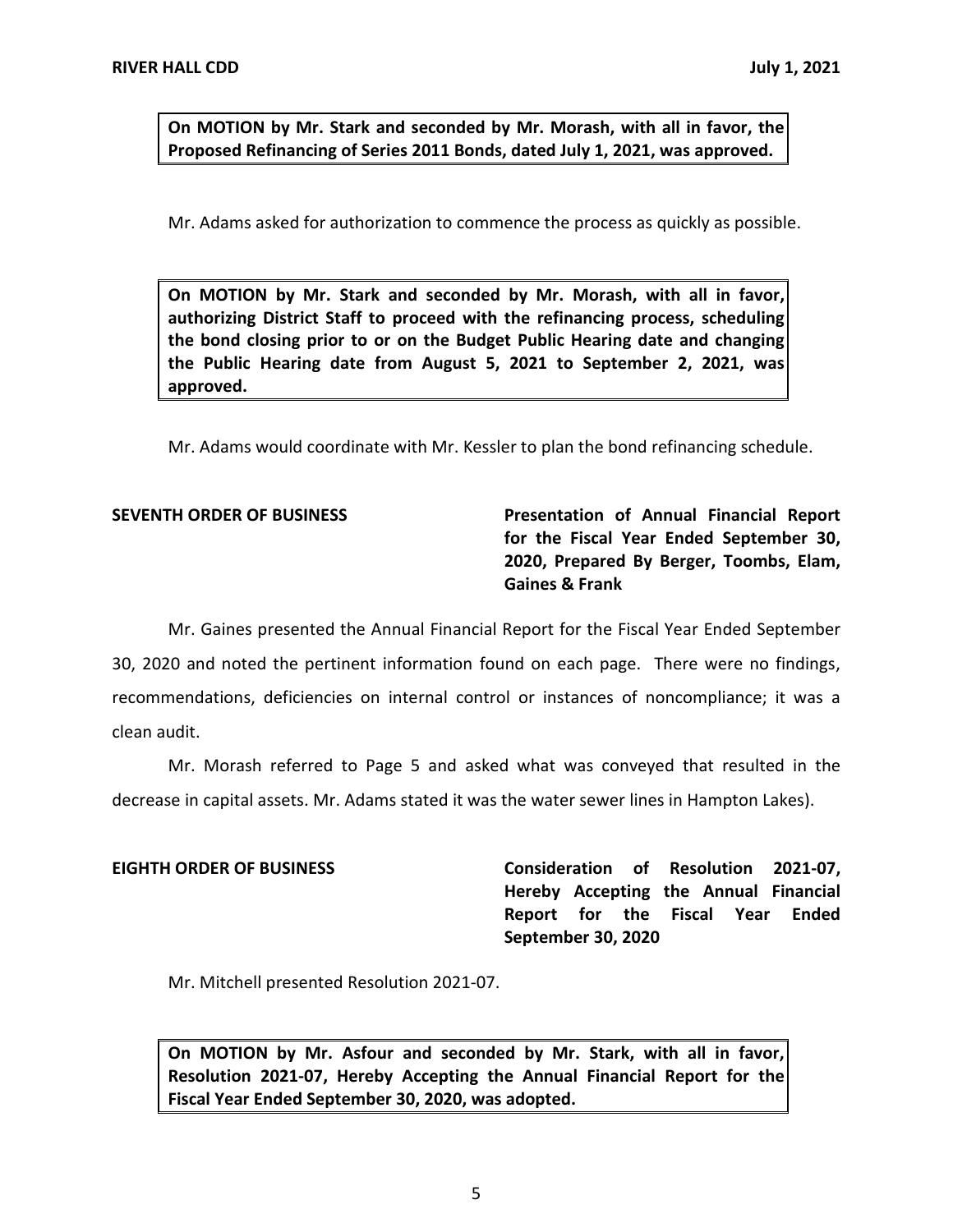# **NINTH ORDER OF BUSINESS Developer Update: Development and Master Association Activities**

 Mr. Adams, who would forward them to Mr. Miars. As Mr. Miars was not present, Board Members were asked to email their questions to

# **TENTH ORDER OF BUSINESS Continued Discussion: Legislative Updates Regarding Advertising Rules**

Mr. Urbancic stated there was no update other than that the law was currently in effect and fees could be charged to run advertisements on websites.

### **Discussion: Proposed Fiscal Year 2022 Budget**

## **This item was an addition to the agenda.**

Mr. Stark asked to discuss the proposed Fiscal Year 2022 budget. He recalled that, at the last meeting, Mr. Asfour pointed out that the CDD was at a deficit yet historically held the line on assessments while the CDDs costs increased and revenues remained stagnant. He proposed a 5% increase on the O&M assessments. He discussed the General Fund rates, inflation and the bond refinancing.

Mr. Asfour concurred with Mr. Stark and stated, with the Fiscal Year 2022 budget, the CDD would be maxed out at 2,695 units and 345 units are being assessed to the 50' lots. He felt that one way to increase the bottom line would be to increase revenues, decrease expenses or a combination of both because, as the District moves forward, costs will continue to rise and the revenues need to increase to compensate for any expenditures. He surmised that an assessment increase in the near future is inevitable.

Mr. Adams stated he adjusted the proposed Fiscal Year 2022 budget further, after the last meeting, with the goal of keeping the O&M assessments flat, year over year, meaning there would be no increase, no decrease and no need to send the Mailed Notice to property owners. He reviewed the adjustments in relation to surplus fund balance, single family 55' product type and Equivalent Residential Unit (ERU) weightings. Depending on the product type, property owners would realize a \$50 to a \$190 reduction in their overall assessments, on the debt service side, because of the bond refinancing.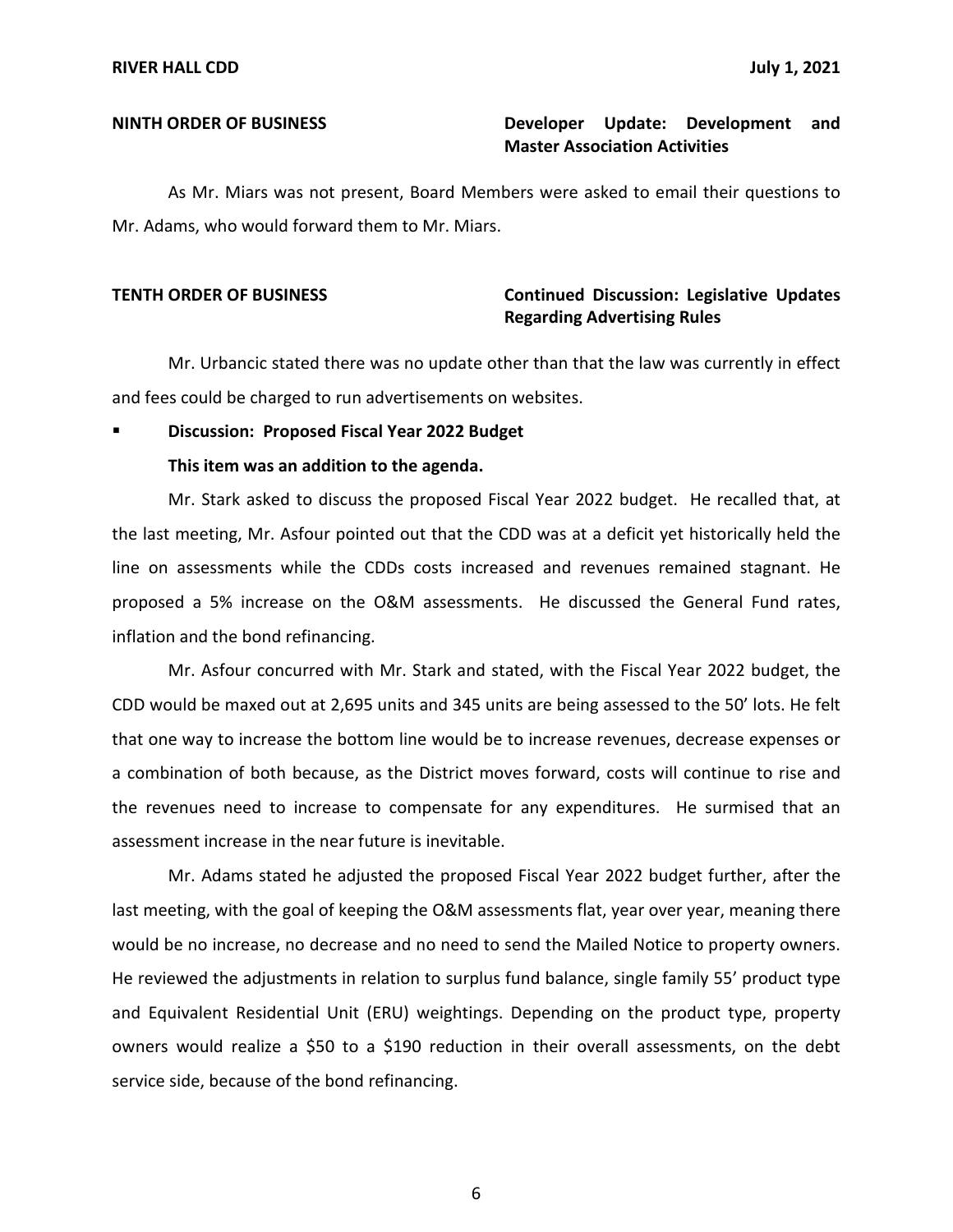Discussion ensued regarding keeping the O&M assessments flat, surplus Fund Balance, the number of units and the bond refinancing. Mr. Asfour stated he was amenable to keeping assessments the same but stressed that, eventually, something will have to change.

Hampton Lakes resident Sally Sham asked the Board not to lower CDD assessments because there will eventually be an increase and property owners will complain. A Board Member stated the issue becomes the refinancing of the bonds for the debt service portion of the assessment bill and the other is the General Fund O&M portion of the assessment bill.

Mr. Asfour stated, going forward, the annual assessments would be lower because of the bond refinancing. He asked about the scheduled public hearing, if the consensus is to increase the assessments. Mr. Adams stated, for the O&M assessment portion, the Board has until the August 5<sup>th</sup> meeting to decide whether to increase the assessments. The public hearing was changed from August 5, 2021 to September 2, 2021, which provides adequate time to send the Mailed Notices.

### **ELEVENTH ORDER OF BUSINESS Continued Discussion: Hog Removal**

Regarding whether the CDD heard from the HOA, the amenities or the golf course regarding hog removal, it was reported that there was no response from the HOA or The Cascades. The golf course manager indicated that they utilize Hogworks for hog removal and offered to share hog removal costs with the District. The quote was \$600 per month, which would be split 50/50.

Mr. Asfour stated he considered allowing hog hunters to enter the preserves with strict guidelines. He stated that he conferred with a representative from the Florida Wildlife Commission (FWC), the South Florida Water Management District (SFWMD), the Director of Lee County and the County Attorney and was told that there are no ordinances prohibiting hog hunting in Lee County but, as there might be a zoning issue, the Attorney would investigate further. He stated that Mr. Urbancic brought up possible violations of the conservation easements and asked the Board if he should follow up the Assistant County Attorney for feedback regarding allowing hog hunters to come into the community to eliminate the hogs.

Discussion ensued regarding the number of hog hunters, hunting method, zoning issues, using volunteers, a licensed hog removal service, hog disposal, insurance and the per hog cost.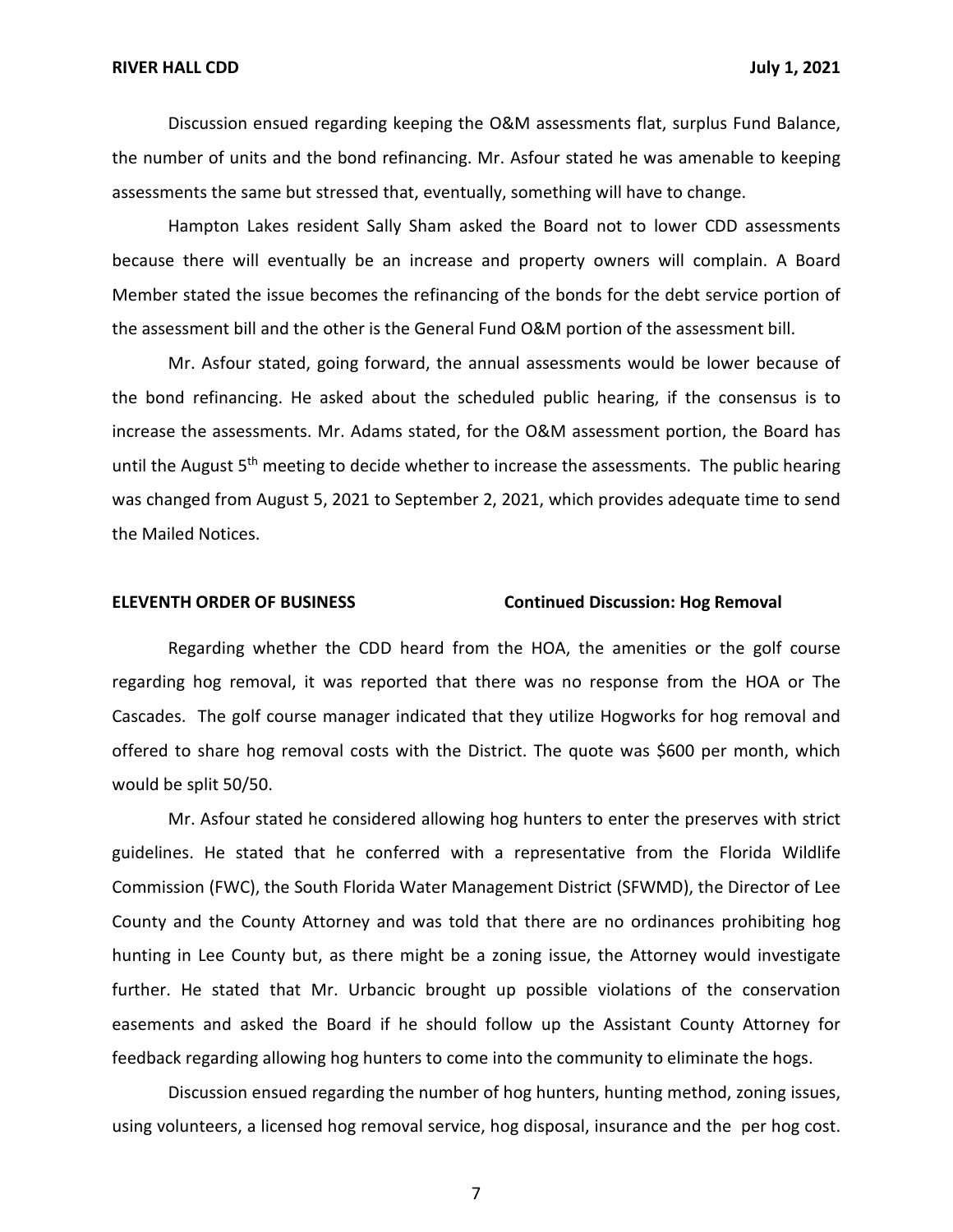Mr. Asfour would check with the SFWMD regarding whether the District would be in violation of the conservation easement.

### Acceptance of  **Statements as of May 31, 2021 TWELFTH ORDER OF BUSINESS Acceptance of Unaudited Financial**

Mr. Mitchell presented the Unaudited Financial Statements as of May 31, 2021.

Discussion ensued regarding the annual mulching, a \$1,387 FedEx bill and the Carter Fence billing.

Mr. Adams would investigate the FedEx billing and inquire about receiving a credit.

 **On MOTION by Mr. Morash and seconded by Mr. Asfour, with all in favor, the Unaudited Financial Statements as of May 31, 2021, were accepted.** 

# **THIRTEENTH ORDER OF BUSINESS Approval of June 3, 2021 Regular Meeting Minutes**

Mr. Mitchell presented the June 3, 2021 Regular Meeting Minutes.

 **On MOTION by Mr. Morash and seconded by Mr. Asfour, with all in favor, the June 3, 2021 Regular Meeting Minutes, as presented, were approved.** 

# **FOURTEENTH ORDER OF BUSINESS Staff Reports**

# **A. District Engineer:** *Hole Montes*

- **Update: Stop Sign at Hampton Lakes** 
	- o **Lykins Signtek Estimate #40922**

Mr. Krebs presented the [\\$6,017.25](https://6,017.25) Lykins Signtek proposal and pointed out that the decorative post was the reason for the high cost of the signs.

 **On MOTION by Mr. Stark and seconded by Mr. Hagan, with all in favor, Lykins Signtek Estimate #40922, in the amount of \$[6,017.25](https://6,017.25), was approved.**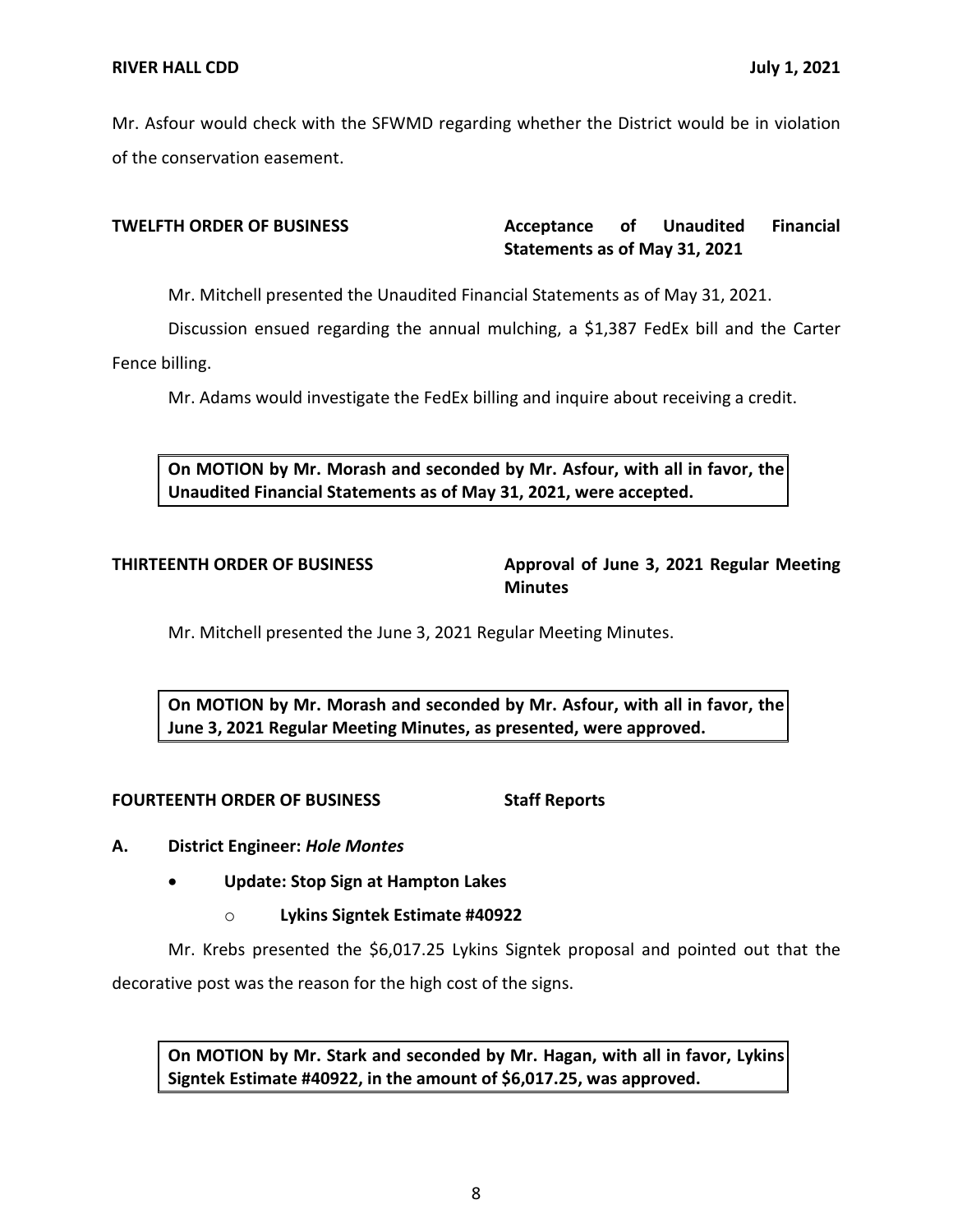Referencing an area map, the Board and Staff discussed what to do regarding ATV riders, installing fencing, Developer properties and the landscape buffer. Mr. Krebs was asked to investigate possible solutions to the ATV issue and obtain fencing costs. Mr. Krebs would contact Mr. Miars regarding security elements.

### **B. District Counsel:** *Coleman, Yovanovich & Koester*

Mr. Urbancic stated that the Governor executed additional legislation on June 30, 2021 that is currently in effect; it requires all local governments that operate and manage stormwater systems to create a needs analysis for submittal to the County by June 30, 2022. He suggested that the District Engineer take on the project.

 **C. District Manager:** *Wrathell, Hunt and Associates, LLC* 

- **NEXT MEETING DATE: August 5, 2021 at 3:30 P.M.** 
	- o **QUORUM CHECK**

All Supervisors confirmed their attendance at the August 5, 2021 meeting.

### **D. Operations Manager:** *Wrathell, Hunt and Associates, LLC*

- **Monthly Status Report – Field Operations** 
	- o **Update - Carter Fence Installation**

Mrs. Adams stated that painting is scheduled for August  $2<sup>nd</sup>$ , shipping is scheduled for August  $9<sup>th</sup>$  and installation is scheduled for August  $16<sup>th</sup>$  through August  $20<sup>th</sup>$ .

# **FIFTEENTH ORDER OF BUSINESS Public Comments: Non-Agenda Items** *(3 minutes per speaker***)**

A Board Member discussed a breach in the conservation area and asked if an application for a permit modification was sent. Mr. Krebs stated, per the SFWMD, vegetation was cleared out of the ditch and pipes were removed from the area.

Discussion ensued regarding fence installation, Hickey Creek Viewer's Road, FPL access road, ROW and permitting.

A resident asked for the CDD to send notification about hog hunters and asked about the County's management plan for hog removal. Mr. Asfour stated that property owners would be notified and he would ask the County Attorney about the plans.

# **SIXTEENTH ORDER OF BUSINESS Supervisors' Comments/Requests**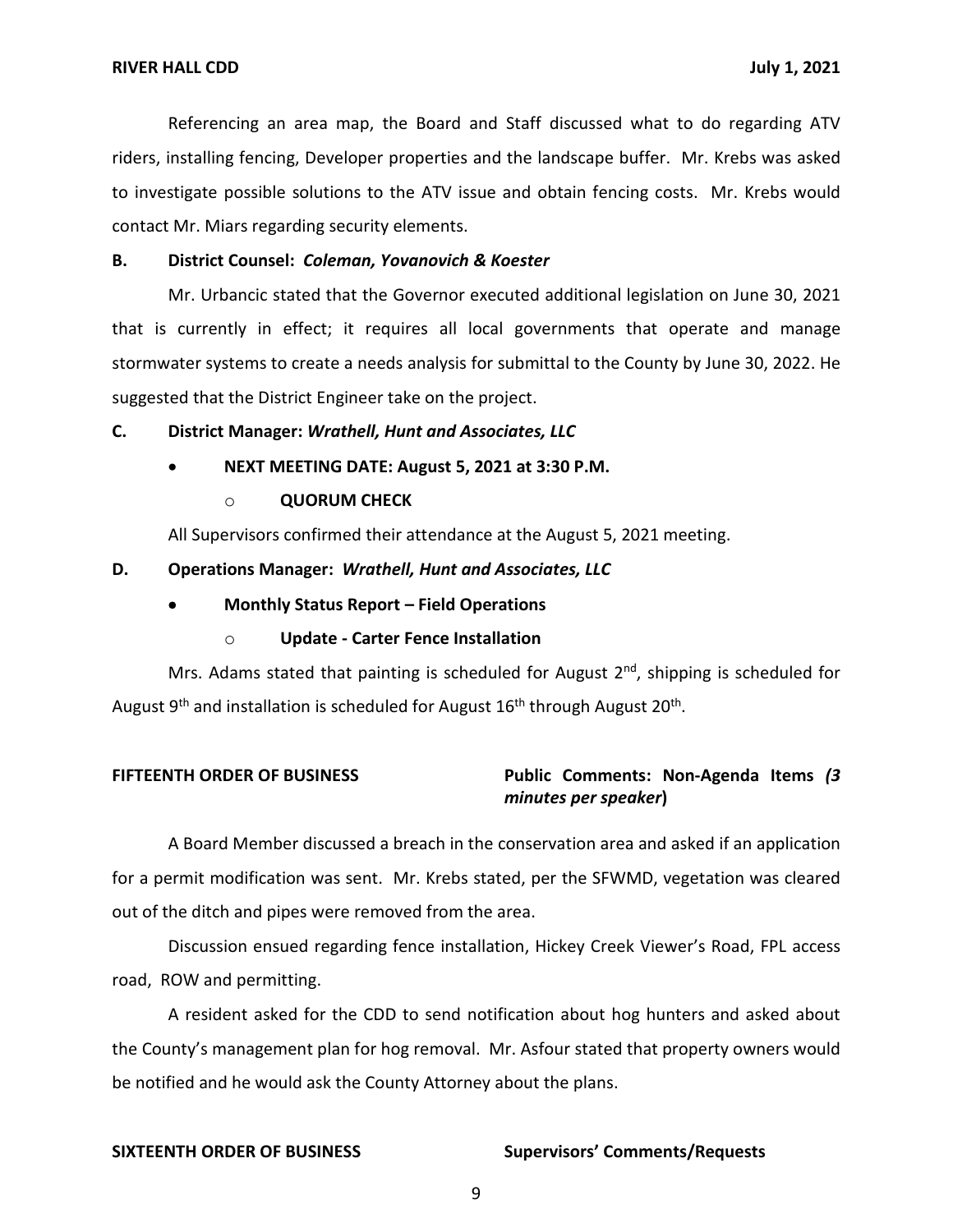Mr. Asfour commented on the conservation easement, with regard to hog hunting. He reiterated that he received an "okay" from the SFWMD; however, he was concerned about the conservation easement. Mr. Krebs discussed recreational hog hunting and stated that he did not have an update on the restrictions. Discussion ensued regarding hog removal, Ms. Roberts of the SFWMD, having an organized hunt versus hiring a licensed trapper and finding a costeffective solution to the hog issue.

Mr. Mitchell stated he presented a plaque to Mrs. Metcalfe in honor of Mr. Metcalfe's service to the District and she was pleased and thought it was a great gesture. He asked about the fence on Windsor Way. Mrs. Adams confirmed that the repairs were made by the District; Staff did not know who caused the damages.

Discussion ensued regarding speeders, the Sheriff, speed bumps, the HOA and installing signage to curtail speeding.

### **SEVENTEENTH ORDER OF BUSINESS Adjournment**

There being nothing further to discuss, the meeting adjourned.

 **On MOTION by Mr. Morash and seconded by Mr. Asfour, with all in favor, the meeting adjourned at 5:27 p.m.**